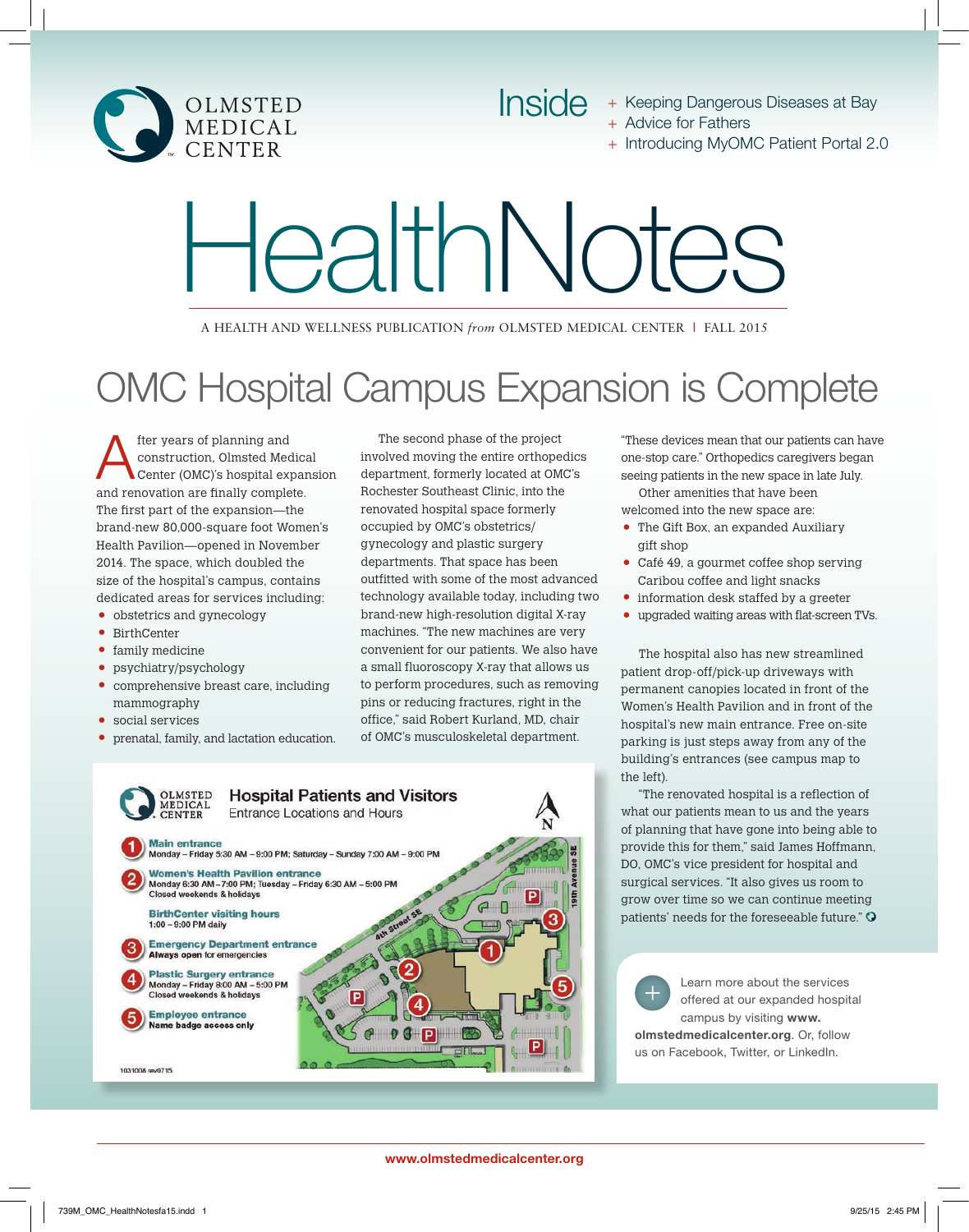### Keeping Scheduled Appointments

During 2015, OMC removed phrases like "please arrive 15 minutes early" from most appointment confirmations and reminders. This made most actual appointment start times much clearer for patients and simplified appointment scheduling for OMC's healthcare providers. But what happens if you or your OMC provider can't keep a scheduled appointment?

- In unplanned or emergency provider absences, we work hard and quickly to contact patients for rescheduling. In the rare case that we can't contact you before your appointment, we'll do our best to assist you when you arrive.
- In order to encourage the same courtesy among patients, some OMC departments may charge a small fee to patients who miss (without canceling or rescheduling) an appointment.
- While OMC's online forms and MyOMC patient portal are ways to let us know you're not able to keep a scheduled appointment, a phone call often is the best choice—especially if it's a last-minute cancellation. You'll find phone numbers for all OMC departments and locations at **www.olmstedmedicalcenter.org.**





# 5 Dangerous Diseases That Could Return and How to Avoid Them

everal families who traveled to Disneyland last winter came back with an unwanted souvenir: measles, a disease that hadn't struck the United States since 2000.

Health experts believe low rates of vaccination have allowed measles to return—and spread. If current anti-vaccine trends continue, they warn, more dreaded diseases could make a comeback. Here are some of the biggest threats:

- **Chickenpox.** Vaccines prevent more than 3.5 million cases and 100 deaths each year, but outbreaks still do occur.
- **Mumps.** Vaccination decreased cases of the mumps from 200,000 to about 1,150 per year, but occasional outbreaks still occur.
- **Polio.** The United States hasn't had a case of polio in 30 years, but it affects children in some countries.
- **Pertussis.** In the late 1970s, a major decline in Japan's whooping cough vaccination rates saw pertussis cases soar from 393 to 13,000.
- **Rubella.** Also called German measles, this disease can be mild in children

and adults; it also can cause severe birth defects in pregnant women's babies.

### How to Beat These Bugs

The best way to protect against these diseases? Good personal hygiene and vaccines. But media have spread questionable information about the safety, side effects, and efficacy of vaccines. As a result, some parents are hesitant or unwilling to immunize their children.

However, evidence shows vaccines are safe and save lives, preventing hundreds of thousands of cases of disease each year. Meanwhile, reports from organizations like the Centers for Disease Control and Prevention and the Institute of Medicine officially have cleared vaccines of causing autism and many other adverse effects.

Getting vaccinated also protects others. This concept is called "herd immunity."

If you have questions or concerns about vaccines, talk with your primary healthcare provider. S/he can point you toward reliable sources of information so that you can make the best decision for your family's, and your community's, health.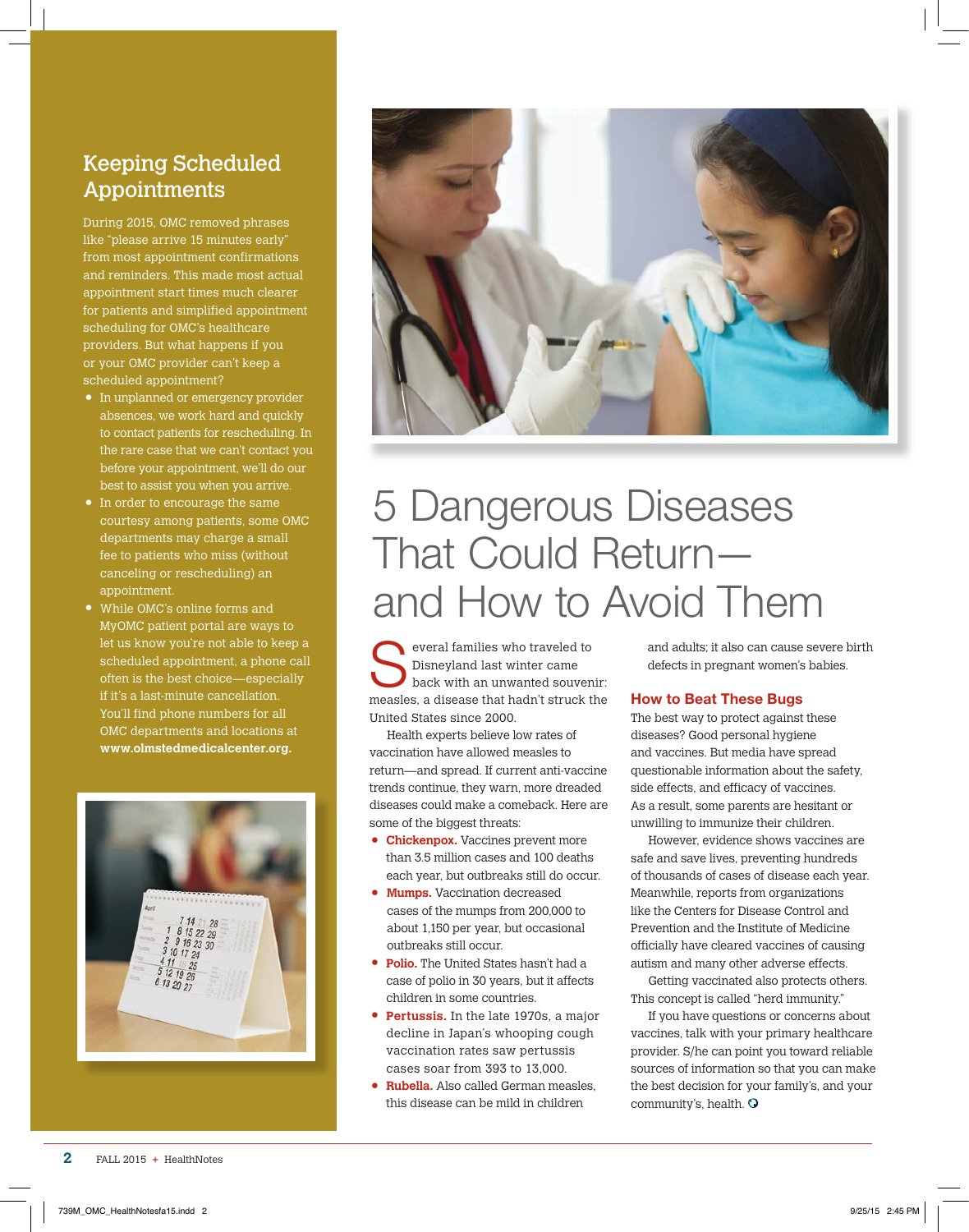## The New Family Norm: Fathers Feel the Pressure

ccording to a recent survey, family men have caught up to women in the stress department. About half of fathers with outside jobs say they find it somewhat or very difficult to balance work and family roles. That's compared with 56% of working moms.

This stress has ripple effects throughout the whole family. Over time, it can increase the risk for depression. Dads who feel strained or sad may act differently toward their kids and partners. Some evidence suggests stressed-out or depressed parents even can adversely affect children's development.

### Pressure Piles on Dads

What's producing this pressure? Experts point to a few trends:

- **Changing social norms.** Now, most men aim to be loving, supportive partners and parents instead of merely distant breadwinners. This may be more fair and fulfilling, but it's also more challenging.
- • **Blending families.** Some men have several parental roles—one recent study suggests these dads feel the most stress of all.
- **Career challenges.** Money problems often add to family tensions.
- **Gender differences.** Men tend to express stress and depression differently than women.

### Getting the Help Men Need

Cultural ideas sometimes prevent men from addressing these concerns. But to cope with life's challenges, busy fathers (and mothers) can:

- **Use emergency stress stoppers.** Keep a list of quick fixes to defuse moments of anger or frustration. Count to 10, go for a walk, or take a few deep breaths.
- **Work it out.** Aim for about two and a half hours of exercise weekly.
- **Plan ahead.** Use to-do lists and prioritize your time. Prepare yourself for difficult conversations and have a back-up plan if things don't go as expected.

 If you—or the man in your life—feel overwhelmed by pressure, talk with a healthcare provider. These experts can recommend other ways of coping. In some cases, medications or therapy can help fathers ease the strain.  $\odot$ 



### Introducing **MyOMC** Patient Portal 2.0

The **MyOMC** Patient Portal recently was upgraded to a cleaner, smoother design. The software offers the same functions you may have used in the past, but now is screen-responsive and more easily used whether on a desktop, tablet, or mobile device. **MyOMC** Patient Portal 2.0 also replaces the **MyOMC** mobile apps, which are no longer available via Google Play and iTunes. If you do not yet have a portal account, you can request one by visiting our website, calling OMC at **507.287.2780**, or speaking to any OMC caregiver.



### **BirthCenter** Virtual Tour

In November 2014, we opened our expanded and vastly upgraded BirthCenter. Now, you can preview most facility features by watching a twominute virtual tour online. To view it, visit our website, YouTube channel, Twitter feed, or Facebook profile.

Once you've watched the virtual tour, visit our website's "Classes & Events" section to sign up for a free, 30-minute in-person walking tour. Go to **www.olmstedmedicalcenter.org/ classes-events**.